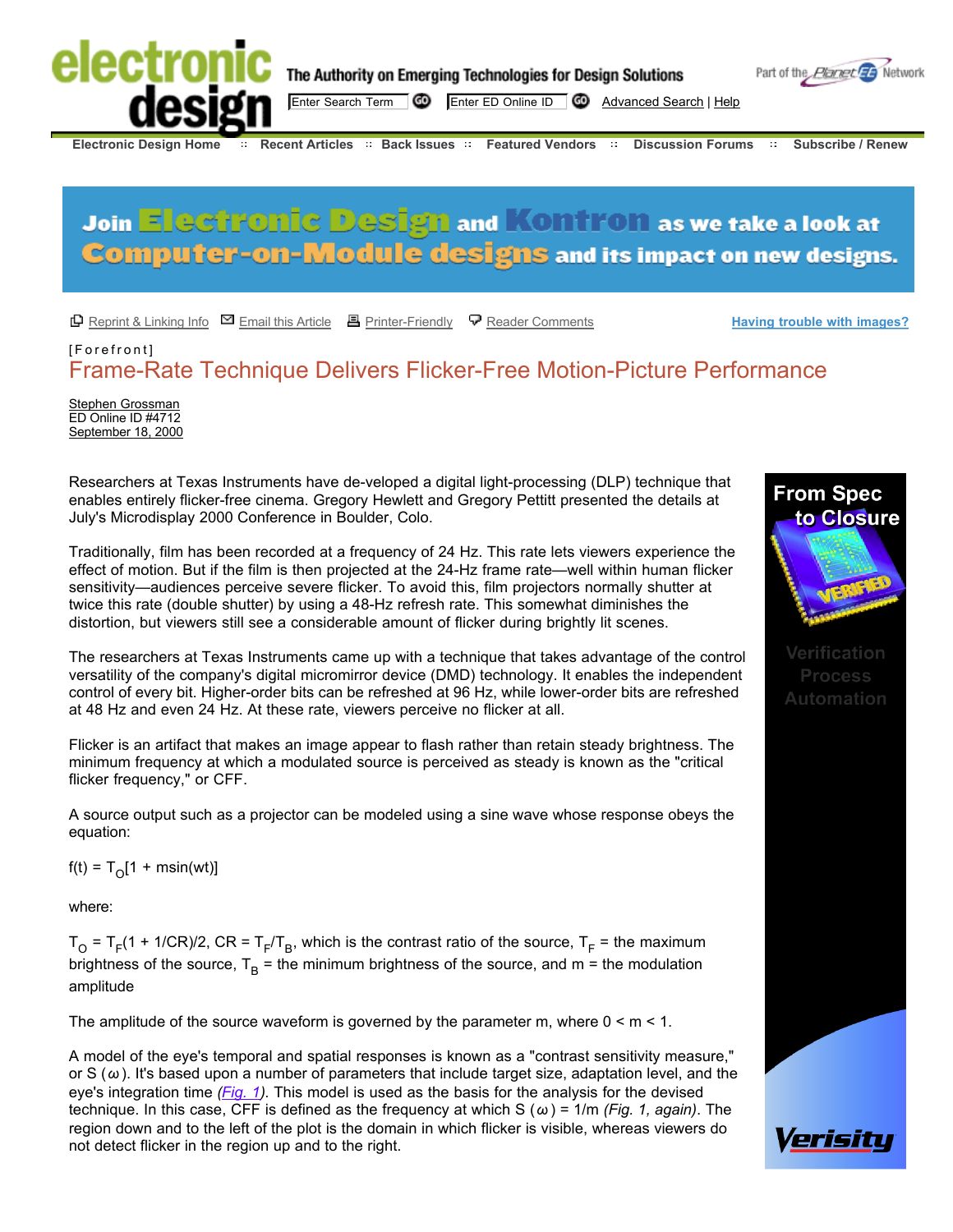The CFF is inversely proportional to the modulation amplitude (CFF = 1/m). Moving upwards at a given frequency, the amplitude becomes smaller until curve  $S(\omega)$  is reached, passing from the region of *visible* to *not* visible flicker. In other words, the lower the value of m, the less it's likely that viewers will detect flicker.

Projection systems using the DMD as the modulation device generate output in the form of pulses of light. The CFF can be computed for the pulses of light generated by film and DLP cinema projection. Unlike film, which generates various intensity levels with amplitude modulation, the DMD uses pulse-width modulation. The duty cycle of the DMD varies from pixel to pixel, thereby supplying the image to the viewer as it changes at 24 Hz. Yet the refresh rate doesn't have to be confined to 24 Hz. It can be delivered at higher rates, depending on the significance of each bit.

Each single pixel has two intensities—46% and 62.5%—for a single refresh period (1/frame rate) (Fig. 2). Successive bits consume progressively more of the total refresh interval. Each successive bit has twice the previous duration, from the least significant bit (LSB) to the most significant bit (MSB).

#### **A Flicker-Free Rate**

Figure 3 illustrates a case where four refresh cycles occur in 1/24 s. This is a refresh rate of 96 Hz (or a cycle time of 1/96 s). If a refresh rate of 96 Hz could be utilized, there would be no flicker. Due to the limitations of the DMD, though, LSBs of 2.5-µs duration would be necessary to achieve 12-bit resolution. But the DMD technology requires that all bits be at least 10 µs in duration. So, there is a tradeoff between the operating refresh rate and the length of the LSB. If the operating refresh rate is too high, the LSB becomes too short. Likewise, if the operating refresh rate is too low, viewers detect flicker.

The solution lies in the fact that each bit is displayed entirely independently from every other bit. The DLP electronic system has been designed so bit sequences are programmable according to an independent bit-by-bit specification. Users are free to display the given bits of the 24-Hz source so the MSBs can be shown at multiples of 24 Hz (48, 72, or 96 Hz or greater), while the LSBs can be shown at a refresh rate as low as 24 Hz.

Using the temporal sensitivity model, each of the bit durations can be mapped on the sensitivity curve (*Fig. 4*). The 10-µs pulses can operate at 24 Hz to avoid flicker, whereas a 200-µs pulse would have to be refreshed at 48 Hz or higher to be flicker-free.

Frame-rate by bit-significance, from LSB to MSB, is tabulated in the table. Bits of successively longer durations need to be refreshed at the higher bit rates to prevent flicker.

Moviegoers may be used to flicker. But the DLP projector provides, for the first time, a solid perceived image that gives audiences a flicker-free cinematic experience. For more information, go to *www.ti.com/dlp* or *www.dlpcinema.com*.

#### **READER COMMENTS:**

#### **We want to hear what you have to say about this article!**

| Tell us what you think - post your comments here.           |       |               |  |  |  |
|-------------------------------------------------------------|-------|---------------|--|--|--|
|                                                             |       |               |  |  |  |
|                                                             |       |               |  |  |  |
| Name (required):                                            | Email | <b>Submit</b> |  |  |  |
| Your email is only used if our editors need to contact you. |       |               |  |  |  |